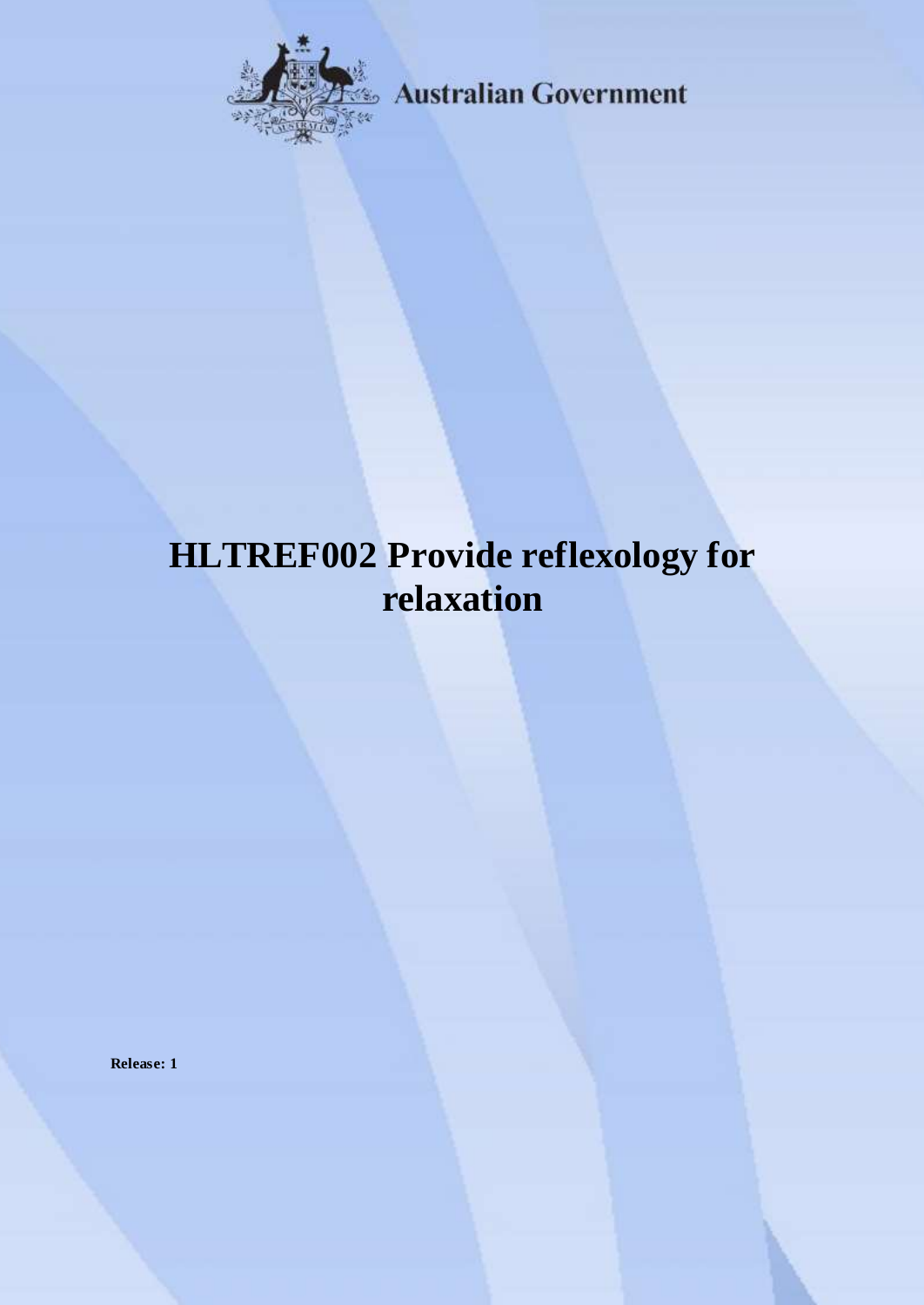## **HLTREF002 Provide reflexology for relaxation**

| <b>Release</b> | Comments                                                                                                                                                        |
|----------------|-----------------------------------------------------------------------------------------------------------------------------------------------------------------|
| Release 1      | This version was released in HLT Health Training Package<br>release 2.0 and meets the requirements of the 2012 Standards<br>for Training Packages.<br>New unit. |

#### **Modification History**

# **Application**

This unit describes the skills and knowledge required to gather client information, prepare equipment for reflexology, make observations of the feet and then select and use basic reflexology techniques and sequences based on information and observations.

This unit applies to individuals who provide reflexology relaxation sessions either as part of their work as a dedicated reflexologist or in conjunction with other treatment modalities. It does not include reflexology for therapeutic purposes.

*The skills in this unit must be applied in accordance with Commonwealth and State/Territory legislation, Australian/New Zealand standards and industry codes of practice.*

# **Elements and Performance Criteria**

| <b>ELEMENT</b>                            | PERFORMANCE CRITERIA                                                                               |
|-------------------------------------------|----------------------------------------------------------------------------------------------------|
| Elements define the essential<br>outcomes | Performance criteria describe the performance needed to<br>demonstrate achievement of the element. |
| 1. Prepare for treatment                  | 1.1 Collect pertinent information regarding client's<br>general health and foot observations       |
|                                           | 1.2 Review information and use to inform treatment                                                 |
|                                           | 1.3 Manage information in a confidential and secure<br>manner                                      |
|                                           | 1.4 Access and organise appropriate equipment and<br>materials for treatment                       |
|                                           | 1.5 Prepare the client for treatment with appropriate<br>draping, and confirm comfort levels       |
|                                           | 1.6 Clearly explain the process of a reflexology treatment                                         |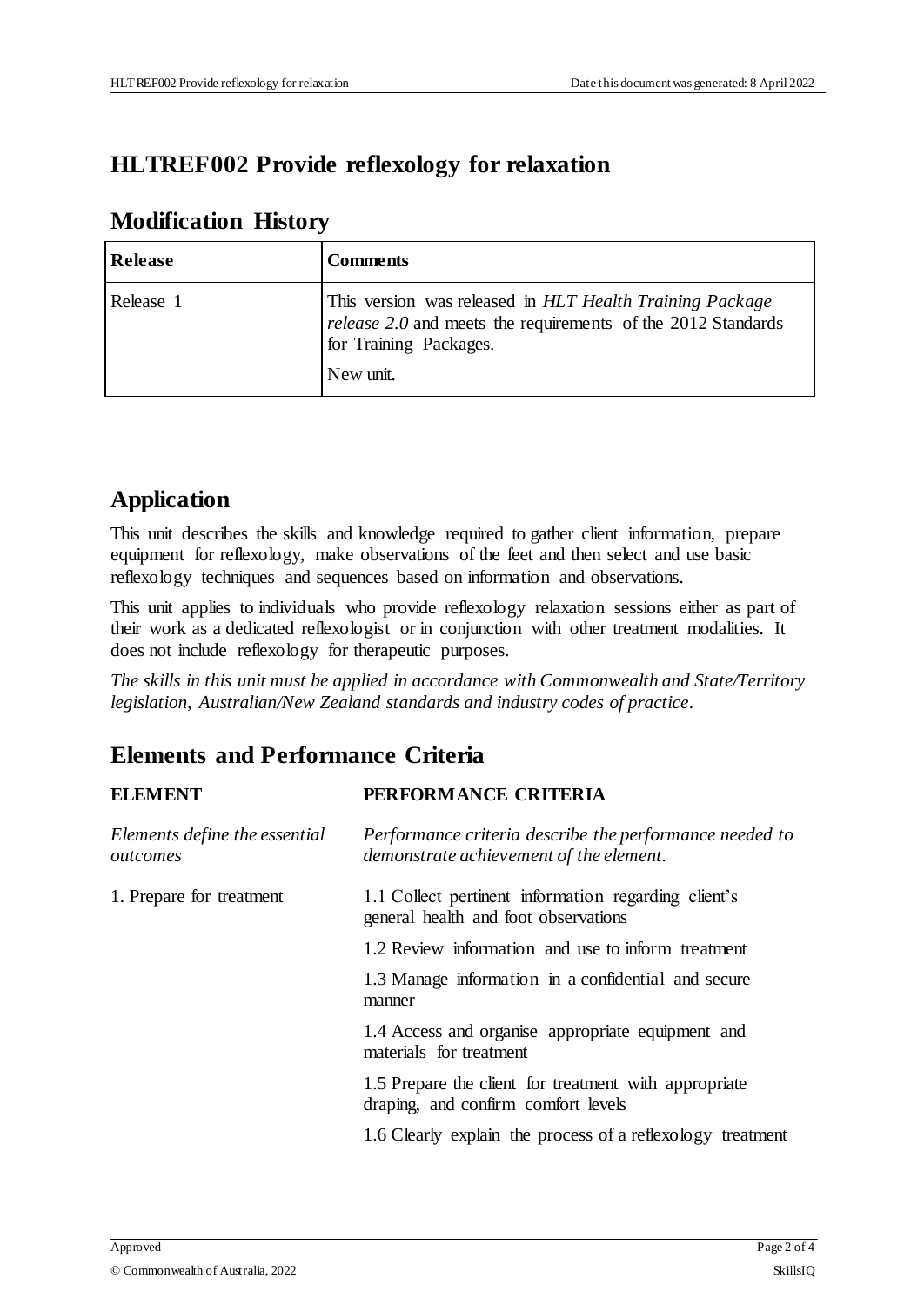| <b>ELEMENT</b>                                            | PERFORMANCE CRITERIA                                                                                             |
|-----------------------------------------------------------|------------------------------------------------------------------------------------------------------------------|
| Elements define the essential<br>outcomes                 | Performance criteria describe the performance needed to<br>demonstrate achievement of the element.               |
|                                                           | to the client                                                                                                    |
|                                                           | 1.7 Advise client of possible physical or emotional<br>reactions both during and after treatment                 |
| 2. Make feet and hand<br>observations                     | 2.1 Assess and accurately record physical details of feet                                                        |
|                                                           | 2.2 Relate physical condition of feet to client information<br>collected and incorporate into treatment approach |
|                                                           | 2.3 Observe and record precautions/contra-indications to<br>reflexology and incorporate into treatment approach  |
|                                                           |                                                                                                                  |
| 3. Select and use reflexology<br>techniques and sequences | 3.1 Hold and support feet adequately during treatment                                                            |
|                                                           | 3.2 Use thumb and finger techniques suited to client<br>health status, age, tissue condition and sensitivity     |
|                                                           | 3.3 Apply leverage and pressure as required by selected<br>techniques                                            |
|                                                           | 3.4 Follow sequences to work all reflexes on both feet<br>and relate to hands, depending on client needs         |
|                                                           | 3.5 Recognise reactions to treatment and provide<br>appropriate response                                         |
|                                                           |                                                                                                                  |
| 4. Finalise treatment and advise<br>client                | 4.1 End the treatment using appropriate protocols                                                                |
|                                                           | 4.2 Provide client with information on recommended<br>follow up activities                                       |
|                                                           | 4.3 Recognise situations where medical advice is required<br>and advise clients to seek that advice              |

#### **Foundation Skills**

*The Foundation Skills describe those required skills (language, literacy, numeracy and employment skills) that are essential to performance.*